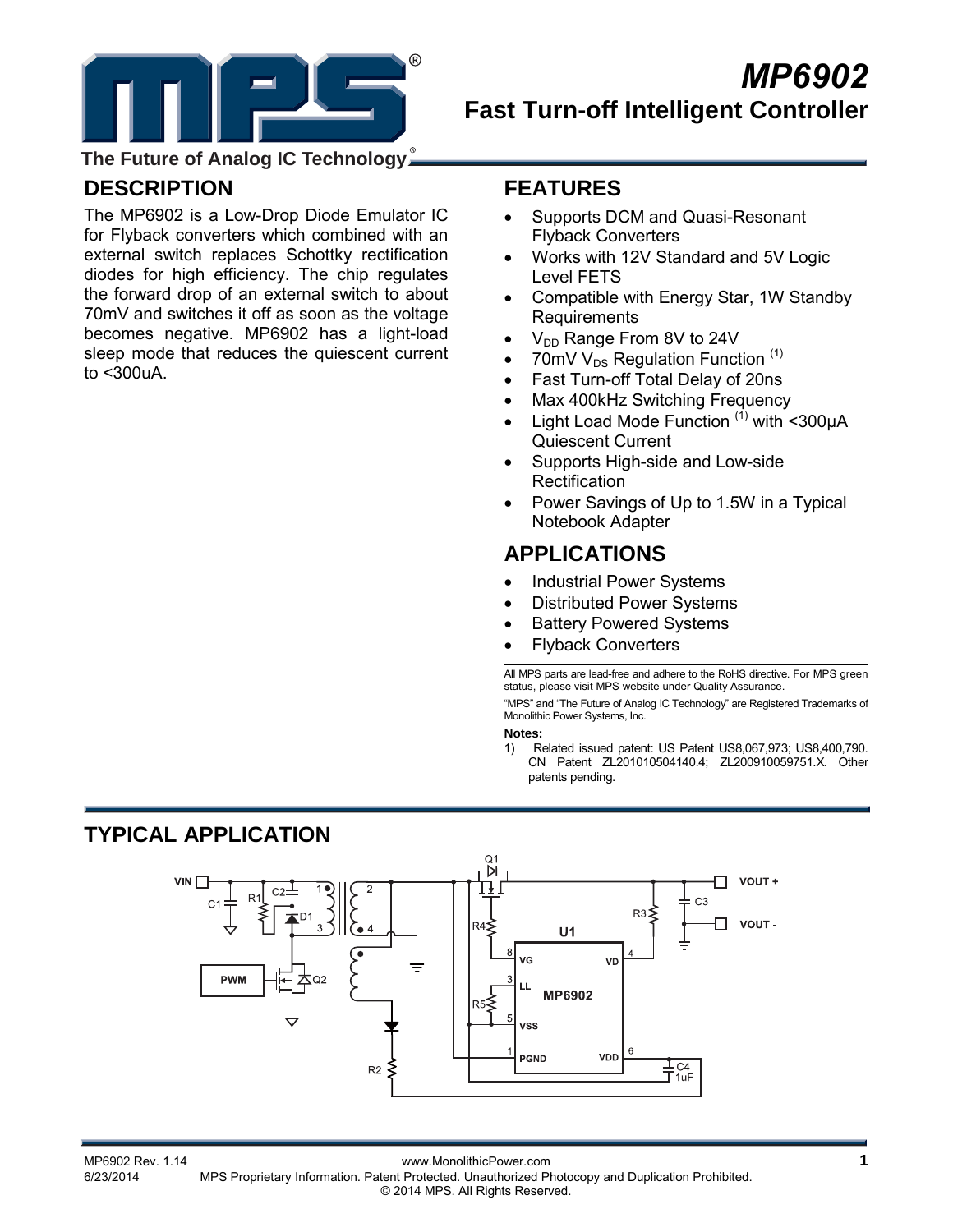

### **ORDERING INFORMATION**

| Part Number* | Package | <b>Top Marking</b> |  |  |
|--------------|---------|--------------------|--|--|
| MP6902DS     | SOIC8   | MP6902DS           |  |  |

\* For Tape & Reel, add suffix –Z (e.g. MP6902DS–Z);

For RoHS Compliant Packaging, add suffix –LF; (e.g. MP6902DS–LF–Z)

# **PACKAGE REFERENCE**



### **ABSOLUTE MAXIMUM RATINGS (2)**

| Maximum Operating Frequency400 kHz                        |  |
|-----------------------------------------------------------|--|
| Continuous Power Dissipation $(T_A = +25^{\circ}C)^{(3)}$ |  |
|                                                           |  |
| Junction Temperature 150°C                                |  |
| Lead Temperature (Solder) 260°C                           |  |
| Storage Temperature -55°C to +150°C                       |  |
| $\sim$ $\sim$ $\sim$ $\sim$ $\sim$ $(4)$                  |  |

#### *Recommended Operation Conditions* **(4)**

VDD to VSS .......................................... 8V to 24V Operating Junction Temp.  $(T_J)$ ....-40°C to +125°C

# *Thermal Resistance* **(5)** *θJA θJC*

SOIC8 .................................... 90 ...... 45 ... °C/W

#### **Notes:**

- 2) Exceeding these ratings may damage the device.
- 3) The maximum allowable power dissipation is a function of the maximum junction temperature  $T_J(MAX)$ , the junction-toambient thermal resistance  $\theta_{JA}$ , and the ambient temperature TA. The maximum allowable continuous power dissipation at any ambient temperature is calculated by  $P_D(MAX)=(T_J(MAX)-T_J(MAX)-T_J(MAX)-T_J(MAX)-T_J(MAX)$  $T_A$ )/  $\theta_{JA}$ . Exceeding the maximum allowable power dissipation will cause excessive die temperature, and the regulator will go into thermal shutdown. Internal thermal shutdown circuitry protects the device from permanent damage.
- 4) The device is not guaranteed to function outside of its operating conditions.
- 5) Measured on JESD51-7, 4-layer PCB.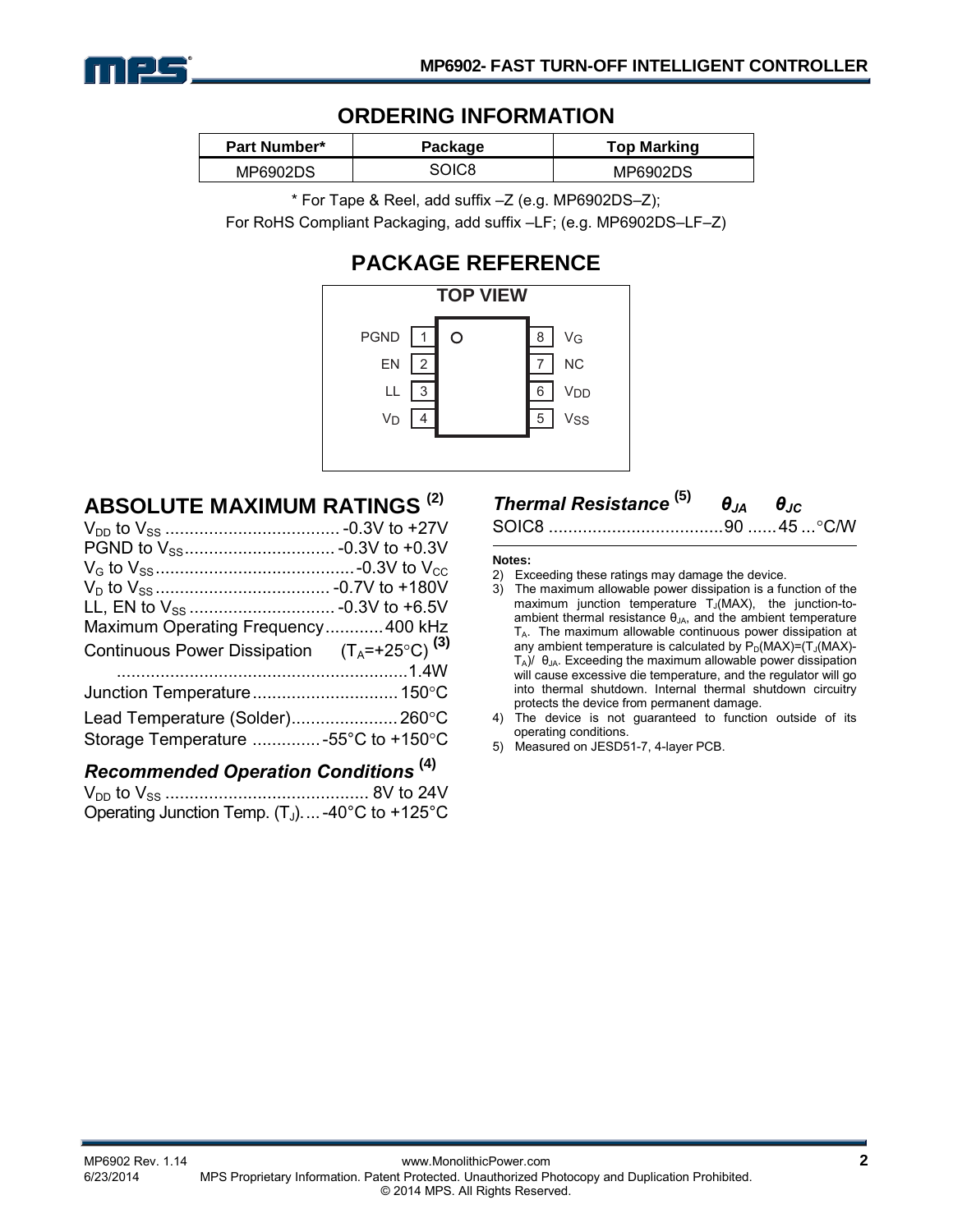

### **ELECTRICAL CHARACTERISTICS**

 $V_{DD}$  = 12V,  $T_A$ = +25°C, unless otherwise noted.

| Parameter                                                                        |                                               | <b>Symbol Conditions</b>                                    | Min           | <b>Typ</b>     | <b>Max</b>     | <b>Units</b>            |
|----------------------------------------------------------------------------------|-----------------------------------------------|-------------------------------------------------------------|---------------|----------------|----------------|-------------------------|
| V <sub>DD</sub> Voltage Range                                                    |                                               |                                                             | 8             |                | 24             | $\vee$                  |
| V <sub>DD</sub> UVLO Rising                                                      |                                               |                                                             | 5.0           | 6.0            | 7.0            | $\overline{\mathsf{v}}$ |
| V <sub>DD</sub> UVLO Hysteresis                                                  |                                               |                                                             | 0.8           | $\mathbf{1}$   | 1.2            | $\overline{\vee}$       |
| <b>Operating Current</b>                                                         | $I_{\rm CC}$                                  | $C_{\text{LOAD}}$ =5nF, F <sub>SW</sub> =100kHz             |               | 8              | 10             | mA                      |
| Quiescent Current                                                                | $I_{\alpha}$                                  | $V_{SS}$ - $V_D$ =0.5V                                      |               | $\overline{2}$ | 3              | mA                      |
|                                                                                  |                                               | $V_{DD} = 4V$                                               |               | 210            | 255            |                         |
| Shutdown Current                                                                 |                                               | $V_{DD} = 20V$ , EN=0V                                      |               | 375            | 440            | μA                      |
| Light-load Mode Current                                                          |                                               |                                                             |               | 290            | 380            | μA                      |
| <b>Thermal Shutdown</b>                                                          |                                               |                                                             |               | 150            |                | $\overline{C}$          |
| Thermal Shutdown Hysteresis                                                      |                                               |                                                             |               | 30             |                | $\overline{C}$          |
| Enable UVLO Rising                                                               |                                               |                                                             | 1.1           | 1.5            | 1.9            | $\overline{V}$          |
| Enable UVLO Hysteresis                                                           |                                               |                                                             |               | 0.2            | 0.4            | $\overline{\vee}$       |
| Internal Pull-up Current On EN                                                   |                                               |                                                             |               | 10             | 15             | μA                      |
| Pin                                                                              |                                               |                                                             |               |                |                |                         |
| <b>CONTROL CIRCUITRY SECTION</b>                                                 |                                               |                                                             |               |                |                |                         |
| $V_{SS} - V_D$ Forward Voltage                                                   | $V_{\text{fwd}}$                              |                                                             | 55            | 70             | 85             | mV                      |
| Turn-on Delay                                                                    | $T_{Don}$                                     | $C_{\text{LOAD}} = 5nF$                                     |               | 150            |                | ns                      |
|                                                                                  | $T_{Don}$                                     | $C_{LOAD} = 10nF$                                           |               | 250            |                | ns                      |
| Input Bias Current On V <sub>D</sub> Pin                                         |                                               | $V_D = 180V$                                                |               |                | 1              | μA                      |
| Minimum On-time <sup>(5)</sup>                                                   | $T_{M\underline{IN}}$                         | $C_{\text{LOAD}} = 5nF$                                     |               | 1.6            |                | μs                      |
| Light-load-enter Delay                                                           | T <sub>LL-Delay</sub>                         | $R_{11} = 100k\Omega$                                       |               | 100            |                | μs                      |
| Light-load-enter Pulse Width                                                     | $T_{LL}$                                      | $R_{LL} = 100k\Omega$                                       | 1.3           | 1.75           | 2.2            | $\mu s$                 |
| Light-load-enter Pulse Width<br><b>Hysteresis</b>                                | $T_{LL-H}$                                    | $R_{LL} = 100k\Omega$                                       |               | 0.2            |                | μs                      |
| <b>Light-load Resistor Value</b>                                                 | $R_{LL}$                                      |                                                             | 30            |                | 300            | $k\Omega$               |
| Light-load Mode Exit Pulse<br>Width Threshold (V <sub>DS</sub> )                 | $\mathsf{V}_{\mathsf{LL}\text{-}\mathsf{DS}}$ |                                                             | $-400$        | $-250$         | $-150$         | mV                      |
| Light-load Mode Enter Pulse<br>Width Threshold (V <sub>GS</sub> ) <sup>(6)</sup> | $V_{LL-GS}$                                   |                                                             |               | 1.0            |                | $\vee$                  |
| <b>GATE DRIVER SECTION</b>                                                       |                                               |                                                             |               |                |                |                         |
| $V_G$ (Low)                                                                      |                                               | $I_{LOAD}$ =1mA                                             |               | 0.05           | 0.1            | $\vee$                  |
| $V_G$ (High)                                                                     |                                               | $V_{DD}$ >17V                                               | 13            | 14             | 15             | $\overline{\vee}$       |
|                                                                                  |                                               | $V_{DD}$ <17V                                               | $V_{DD}$ -2.2 |                |                |                         |
| Turn-off Threshold (V <sub>SS</sub> -V <sub>D</sub> )                            |                                               |                                                             |               | 30             |                | mV                      |
| <b>Turn-off Propagation Delay</b>                                                |                                               | $V_D = V_{SS}$                                              |               | 15             |                | ns                      |
| <b>Turn-off Total Delay</b>                                                      | $T_{\text{Doff}}$                             | $V_D = V_{SS}$ , $C_{LOAD} = 5nF$ ,<br>$R_{GATE} = 0\Omega$ |               | 35             |                | ns                      |
|                                                                                  | $T_{\text{Doff}}$                             | $V_D = V_{SS}, C_{LOAD} = 10nF,$<br>$R_{GATE} = 0\Omega$    |               | 45             |                | ns                      |
| Pull Down Impedance                                                              |                                               |                                                             |               | $\mathbf{1}$   | $\overline{2}$ | Ω                       |
| Pull Down Current <sup>(6)</sup>                                                 |                                               | 3V < V <sub>G</sub> < 10V                                   |               | $\overline{2}$ |                | A                       |

**Notes:** 

6) Guaranteed by Design and Characterization.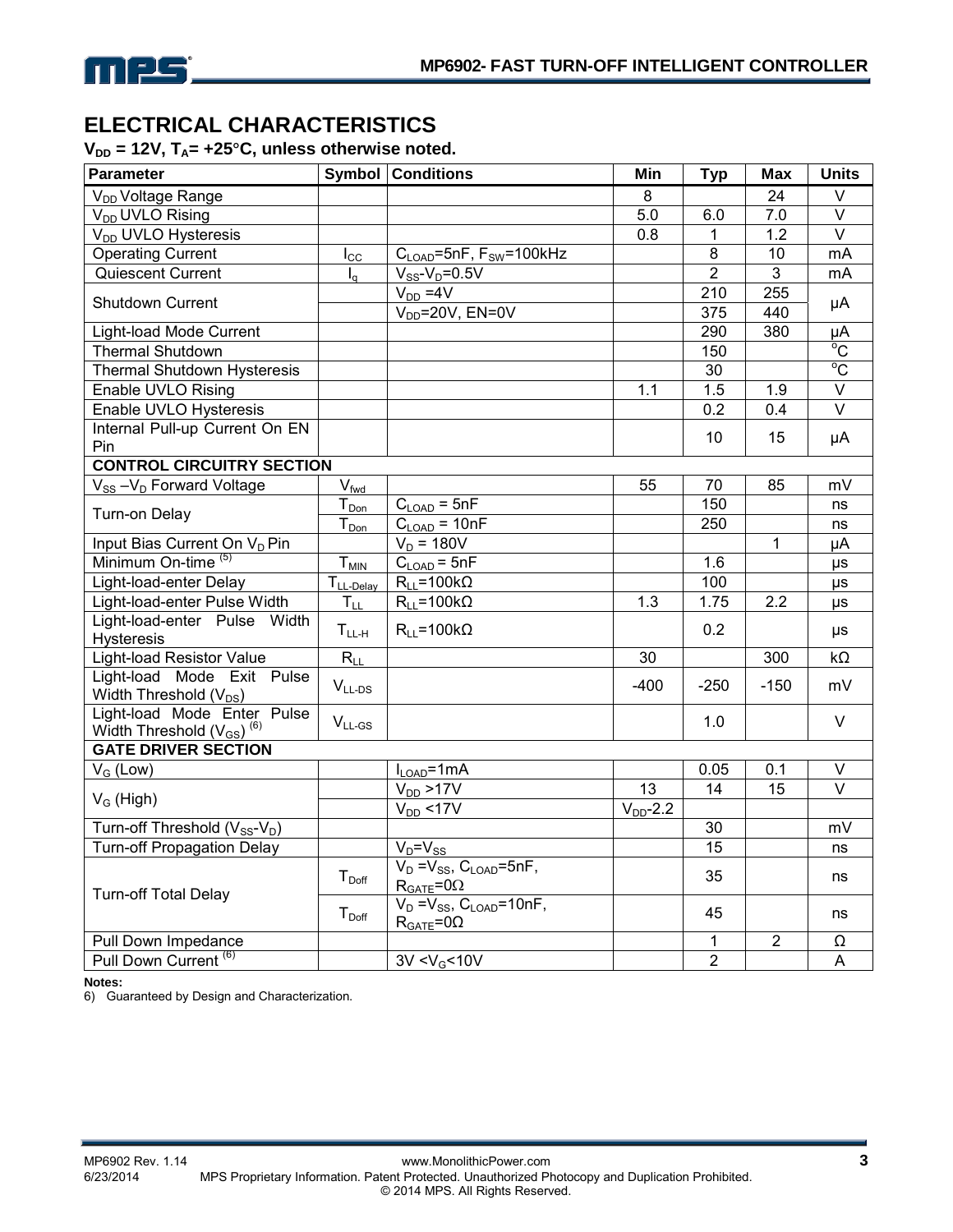

# **PIN FUNCTIONS**

| Pin# | <b>Name</b> | <b>Description</b>                                                          |
|------|-------------|-----------------------------------------------------------------------------|
|      | <b>PGND</b> | Power Ground, return for driver switch                                      |
| 2    | EN          | Enable pin, active high                                                     |
| 3    | LL          | Light load timing setting. Connect a resistor to set the light load timing. |
| 4    | VD.         | FET drain voltage sense                                                     |
| 5    | <b>VSS</b>  | Ground, also used as reference for VD                                       |
| 6    | VDD         | <b>Supply Voltage</b>                                                       |
|      | NC.         | No connection                                                               |
| 8    | VG          | Gate drive output                                                           |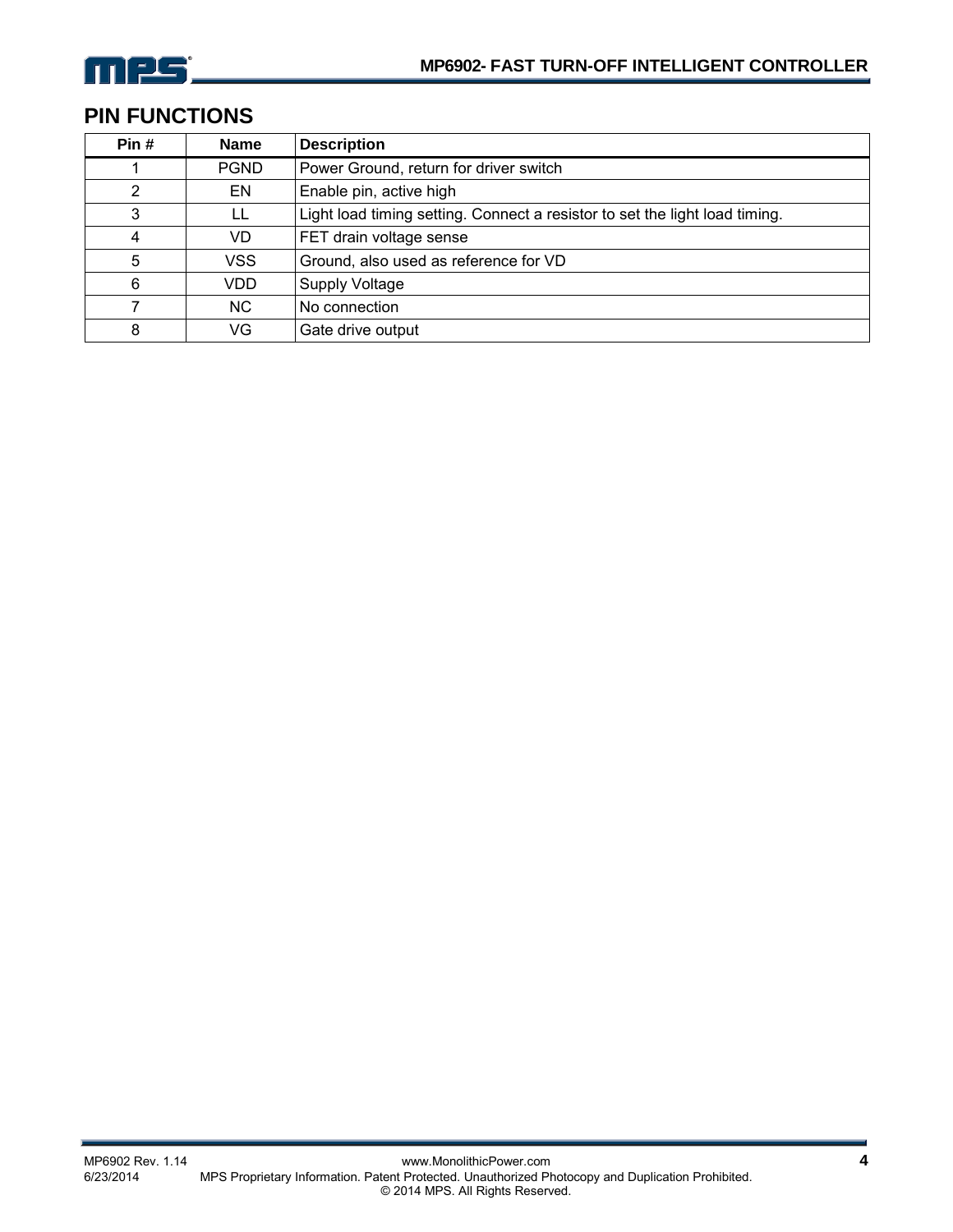

# **TYPICAL PERFORMANCE CHARACTERISTICS**

 $V_{DD}$  = 12V, unless otherwise noted.

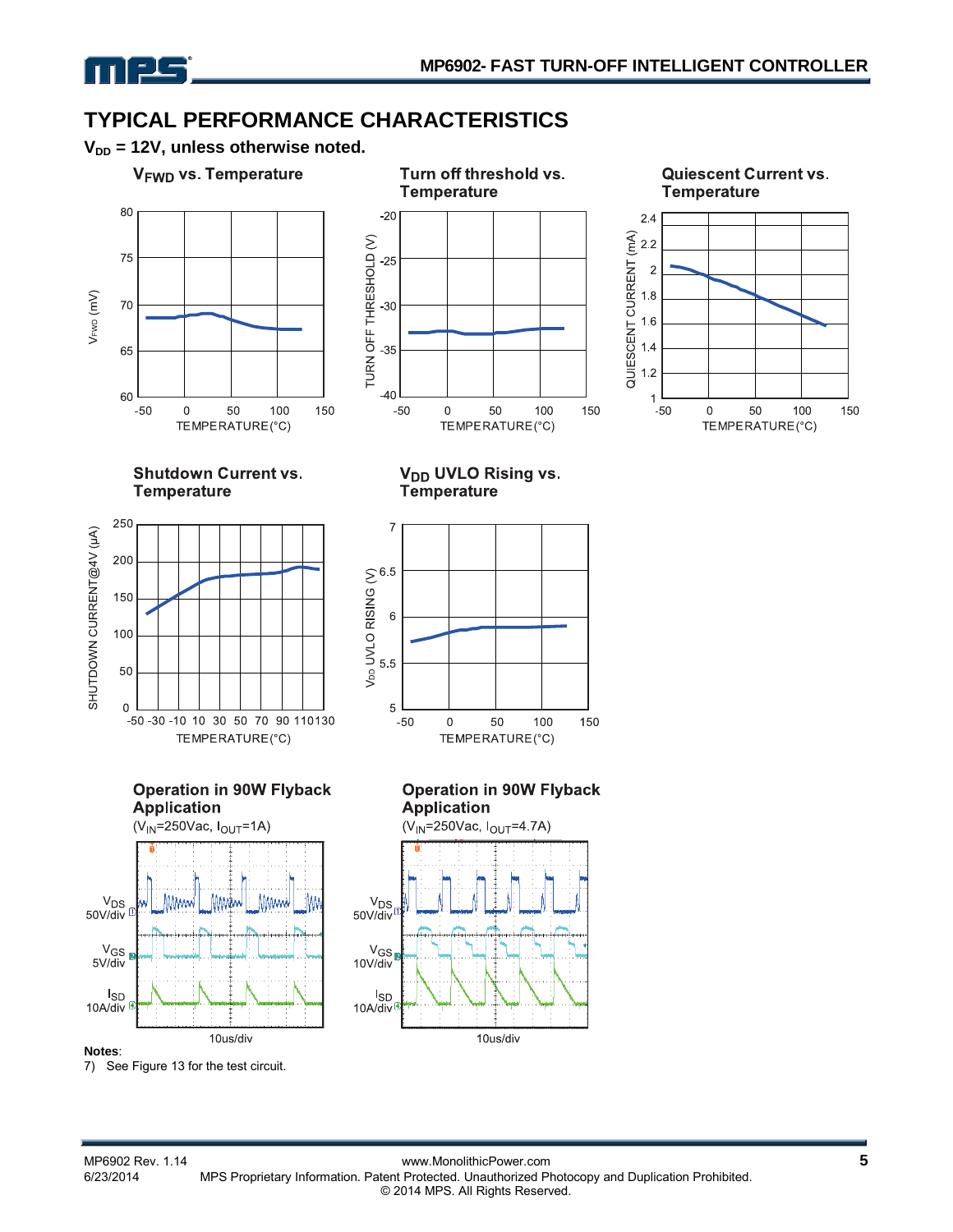

### **BLOCK DIAGRAM**



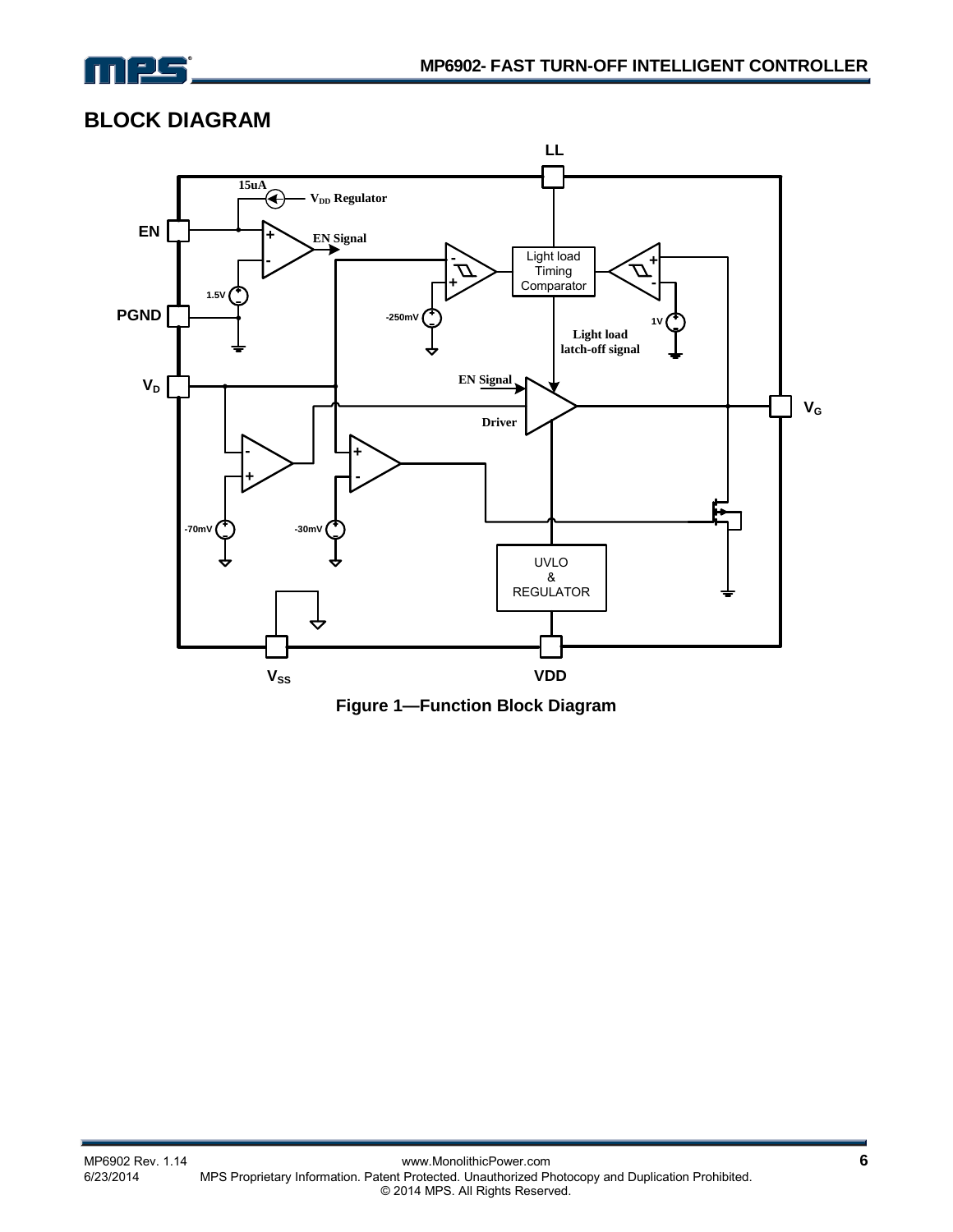

### **OPERATION**

The MP6902 supports operation in DCM and Quasi-Resonant Flyback converters. The control circuitry controls the gate in forward mode and will turn the gate off when the MOSFET current is fairly low.

### **Blanking**

The control circuitry contains a blanking function. When it pulls the MOSFET on/off, it makes sure that the on/off state at least lasts for some time. The turn on blanking time is  $\sim$ 1.6us, which determines the minimum on-time. During the turn on blanking period, the turn off threshold is not totally blanked, but changes the threshold voltage to  $\sim +50$ mV (instead of -30mV). This assures that the part can always be turned off even during the turn on blanking period. (Albeit slower)

### **VD Clamp**

Because  $V_D$  can go as high as 180V, a High-Voltage JFET is used at the input. To avoid excessive currents when Vg goes below -0.7V, a small resistor is recommended between  $V_D$  and the drain of the external MOSFET.

#### **Under-Voltage Lockout (UVLO)**

When the VDD is below UVLO threshold, the part is in sleep mode and the Vg pin is pulled low by a 10kΩ resistor.

#### **Enable pin**

If EN is pulled low, the part is in sleep mode.

#### **Thermal shutdown**

If the junction temperature of the chip exceeds 170°C, the Vg will be pulled low and the part stops switching. The part will return to normal function after the junction temperature has dropped to  $120^{\circ}$ C.

#### **Thermal Design**

If the dissipation of the chip is higher than 100mW due to switching frequencies above 100kHz.

#### **Turn-on Phase**

When the synchronous MOSFET is conducting, current will flow through its body diode which generates a negative Vds across it. Because this

body diode voltage drop (<-500mV) is much smaller than the turn on threshold of the control circuitry (-70mV), which will then pull the gate driver voltage high to turn on the synchronous MOSFET after about 150ns turn on delay (Defined in Figure 2).

As soon as the turn on threshold (-70mV) is triggered, a blanking time (Minimum on-time:  $\sim$ 1.6us) will be added during which the turn off threshold will be changed from -30mV to +50mV. This blanking time can help to avoid error trigger on turn off threshold caused by the turn on ringing of the synchronous MOSFET.



**Figure 2—Turn on and Turn off delay** 

#### **Conducting Phase**

When the synchronous MOSFET is turned on, Vds becomes to rise according to its on resistance, as soon as Vds rises above the turn on threshold (-70mV), the control circuitry stops pulling up the gate driver which leads the gate voltage is pulled down by the internal pull-down resistance (10kΩ) to larger the on resistance of synchronous MOSFET to ease the rise of Vds. By doing that, Vds is adjusted to be around - 70mV even when the current through the MOS is fairly small, this function can make the driver voltage fairly low when the synchronous MOSFET is turned off to fast the turn off speed (this function is still active during turn on blanking time which means the gate driver could still be turned off even with very small duty of the synchronous MOSFET).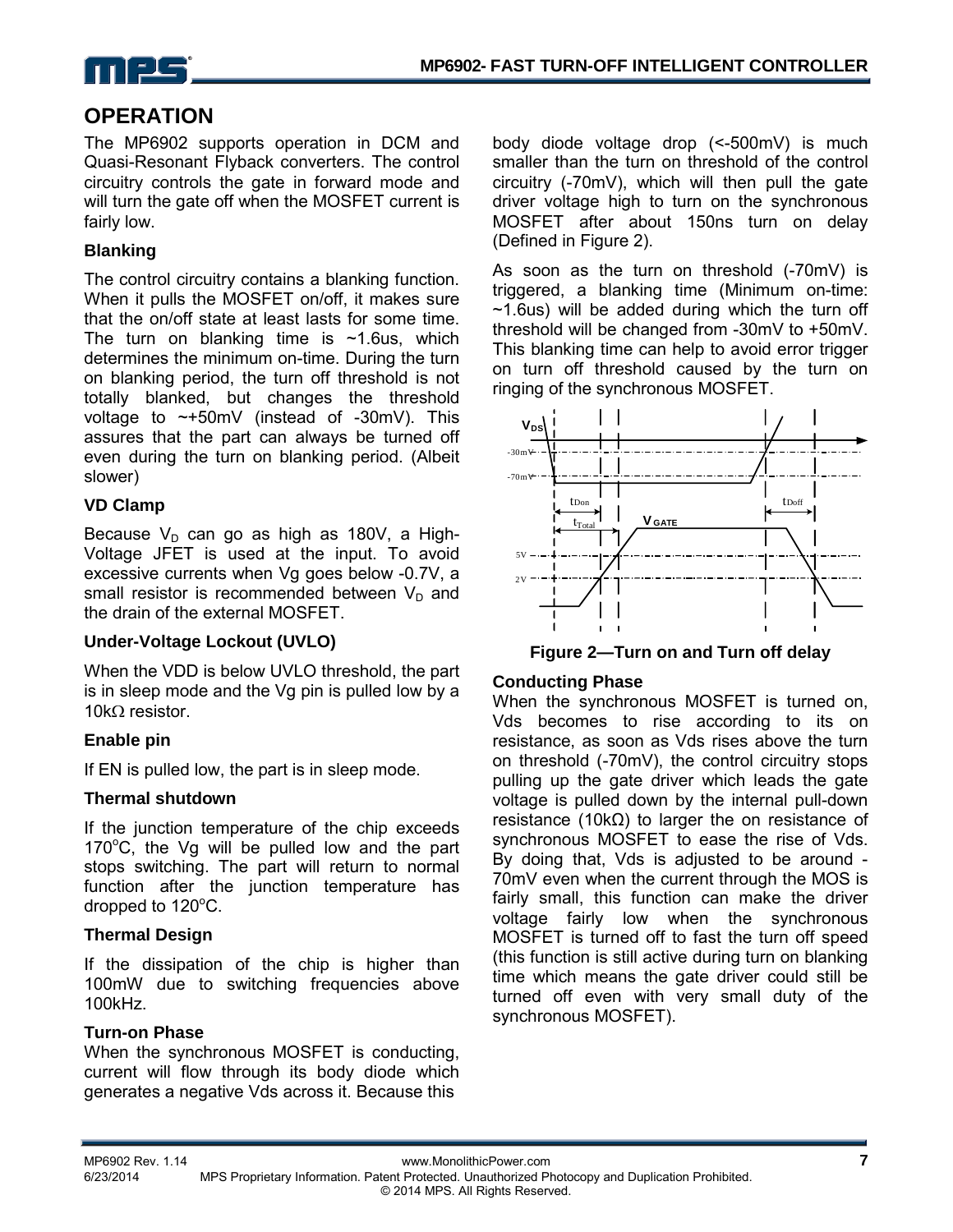

#### **Turn-off Phase**

 When Vds rises to trigger the turn off threshold (- 30mV), the gate voltage is pulled to low after about 20ns turn off delay (defined in Figure 2) by the control circuitry. Similar with turn-on phase, a 200ns blanking time is added after the synchronous MOSFET is turned off to avoid error trigger.

Figure 3 shows synchronous rectification operation at heavy load condition. Due to the high current, the gate driver will be saturated at first, during which the gate driver voltage is kept at  $\sim$ 2V lower than V<sub>DD</sub> (when V<sub>DD</sub>>16V, gate driver will be internal clamped at 14V). After Vds goes to above -70mV, gate driver voltage decreases to adjust the Vds to typical -70mV.

Figure 4 shows synchronous rectification operation at light load condition. Due to the low current, the gate driver voltage never saturates but begins to decrease as soon as the synchronous MOSFET is turned on and adjust the Vds.



**Figure 3—Synchronous Rectification Operation at heavy load** 







**Figure 5—Drain-Source and Gate Driver voltage on SR MOFET**

Figure 5 shows the whole synchronous rectification waveform on drain-source voltage  $V_{DS}$  and gate driver signal  $V_{GS}$ . For safe operation of the IC, it is required:

$$
V_{\text{OUT}} + V_{\text{IN}} / n + V_{\text{DS\_Spike}} < 180V * k
$$

Where 180V is the maximum voltage rating on  $V_D$ pin of MP6902,  $V_{IN}/V_{OUT}$  is the input/output DC voltage, n is the turn ratio from primary to secondary of the power transformer,  $V_{DS-Spike}$  is the spike voltage on drain-source which is lead by leakage inductance, while k is the de-rating factor which is usually selected as 0.7~0.8.

#### **Light-load Latch-off Function**

The gate driver of MP6902 is latched to save the driver loss at light-load condition to improve efficiency. When the synchronous MOSFET's conducting period keeps lower than light load timing  $(T_{LL})$  for longer than the light-load-enter delay  $(T_{LL-Delay})$ , MP6902 enters light-load mode and latches off the gate driver. Here the synchronous MOSFET's conducting period is from turn on of the gate driver to the moment when  $V_{GS}$  drops to below 1V ( $V_{LL}$  GS). During light-load mode, MP6902 monitors the synchronous MOSFET's body diode conducting period by sensing the time duration of the  $V_{DS}$ below -250mV( $V_{LL-DS}$ ). If it is longer than  $T_{LL}+T_{LL}$ - $_{H}$  (T<sub>LL-H</sub>, light-load-enter pulse width hysteresis), the light-load mode is finished and gate driver of MP6902 is unlatched to restart the synchronous rectification.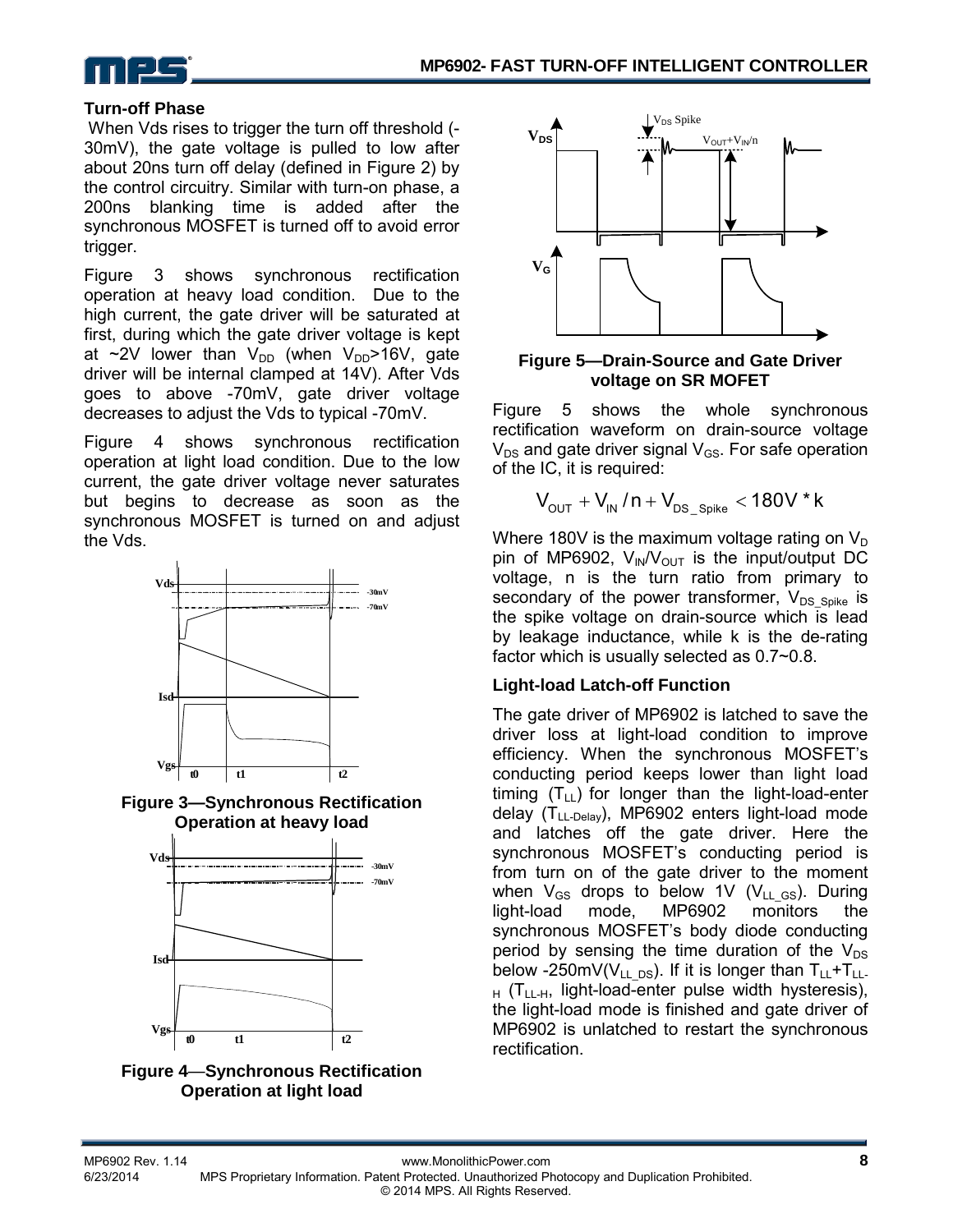For MP6902, the light load enter timing  $(T_{\text{H}})$  is

programmable by connecting a resistor  $(R<sub>II</sub>)$  on LL pin, by monitoring the LL pin current (the LL pin voltage keeps at  $\sim$ 2V internally),  $T_{LL}$  is set as following:

$$
T_{LL} \approx R_{LL} (k\Omega) \cdot \frac{2.2 \mu s}{100 k\Omega}
$$

### **SR MOSFET Selection and Driver Ability**

The Power Mosfet selection proved to be a trade off between Ron and Qg. In order to achieve high efficiency, the Mosfet with smaller Ron is always preferred, while the Qg is usually larger with smaller Ron, which makes the turn-on/off speed lower and lead to larger power loss. For MP6902, because Vds is regulated at ~-70mV during the driving period, the Mosfet with too small Ron is not recommend, because the gate driver may be pulled down to a fairly low level with too small Ron when the Mosfet current is still fairly high, which make the advantage of the low Ron inconspicuous.

Figure 6 shows the typical waveform of QR flyback. Assume 50% duty cycle and the output current is  $I_{\text{OUT}}$ .

To achieve fairly high usage of the Mosfet's Ron, it is expected that the Mosfet be fully turned on at least 50% of the SR conduction period:

 $Vds = -lc \times Ron = -2 \cdot I_{\text{out}} \times Ron \le -Vfwd$ 

Where  $V_{ds}$  is Drain-Source voltage of the Mosfet and  $V_{fwd}$  is the forward voltage threshold of MP6902, which is ~70mV.

So the Mosfet's Ron is recommended to be no lower than ~35/ $I_{\text{OUT}}$  (mΩ). (For example, for 5A application, the Ron of the Mosfet is recommended to be no lower than 7mΩ)

Figure 7 shows the corresponding total delay during turn-on period ( $t_{Total}$ , see Figure 2) with driving different Qg Mosfet by MP6902. From Figure 7, with driving a 120nC Qg Mosfet, the driver ability of MP6902 is able to pull up the gate driver voltage of the Mosfet to ~5V in 300ns as soon as the body diode of the Mosfet is conducting, which greatly save the turn-on power loss in the Mosfet's body diode.



**Figure 6—Synchronous Rectification typical waveforms in QR Flyback**



**Figure 7—Total Turn-on Delay vs. Qg** 

**Typical System Implementations** 



#### **Figure 8— IC Supply derived directly from Output Voltage**

Figure 8 shows the typical system implementation for the IC supply derived from output voltage, which is available in low-side rectification and the output voltage is recommended to be in the  $V_{DD}$  range of MP6902 (from 8V to 24V).

If output voltage is out of the  $V_{DD}$  range of MP6902 or high-side rectification is used, it is recommended to use an auxiliary winding from the power transformer for the IC supply, which is shown in Figure 9 and Figure.10.

MPS Proprietary Information. Patent Protected. Unauthorized Photocopy and Duplication Prohibited.

© 2014 MPS. All Rights Reserved.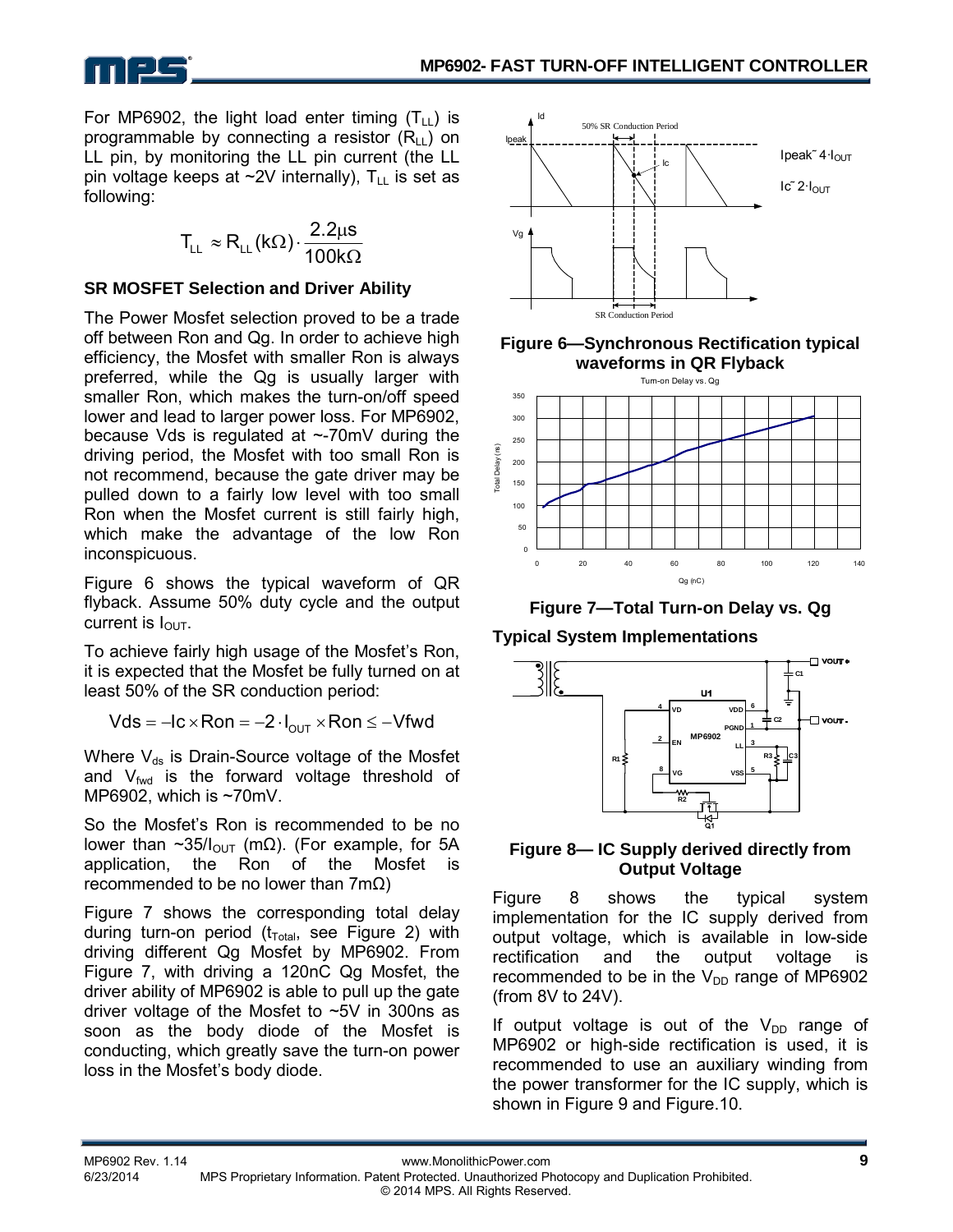



**Figure 9— IC Supply derived from Auxiliary Winding in Low-Side Rectification** 



#### **Figure 10— IC Supply derived from Auxiliary Winding in High-Side Rectification**

There is another non-auxiliary winding solution for the IC supply, which uses an external LDO circuit from the secondary transformer winding. See Figure.11 and Figure.12, compared with using auxiliary winding for IC supply, this solution has a bit higher power loss which is dissipate on the LDO circuit especially when the secondary winding voltage is high.



**Figure 11— IC Supply derived from Secondary Winding through External LDO in Low-Side Rectification** 



**Figure 12— IC Supply derived from Secondary Winding through External LDO in High-Side Rectification**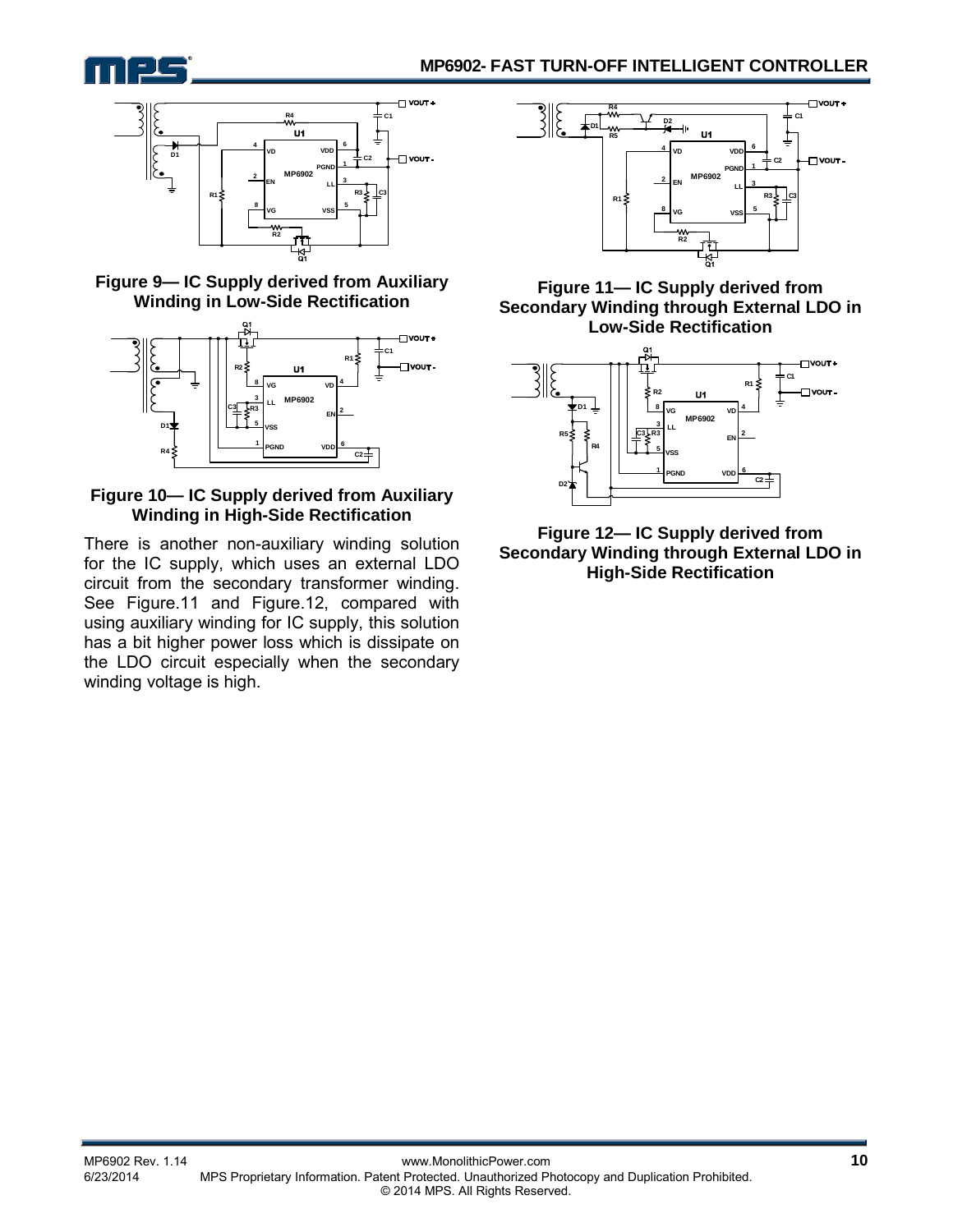

## **TYPICAL APPLICATION CIRCUIT**



**Figure 13—MP6902 for Secondary Synchronous Controller in 90W Flyback Application**